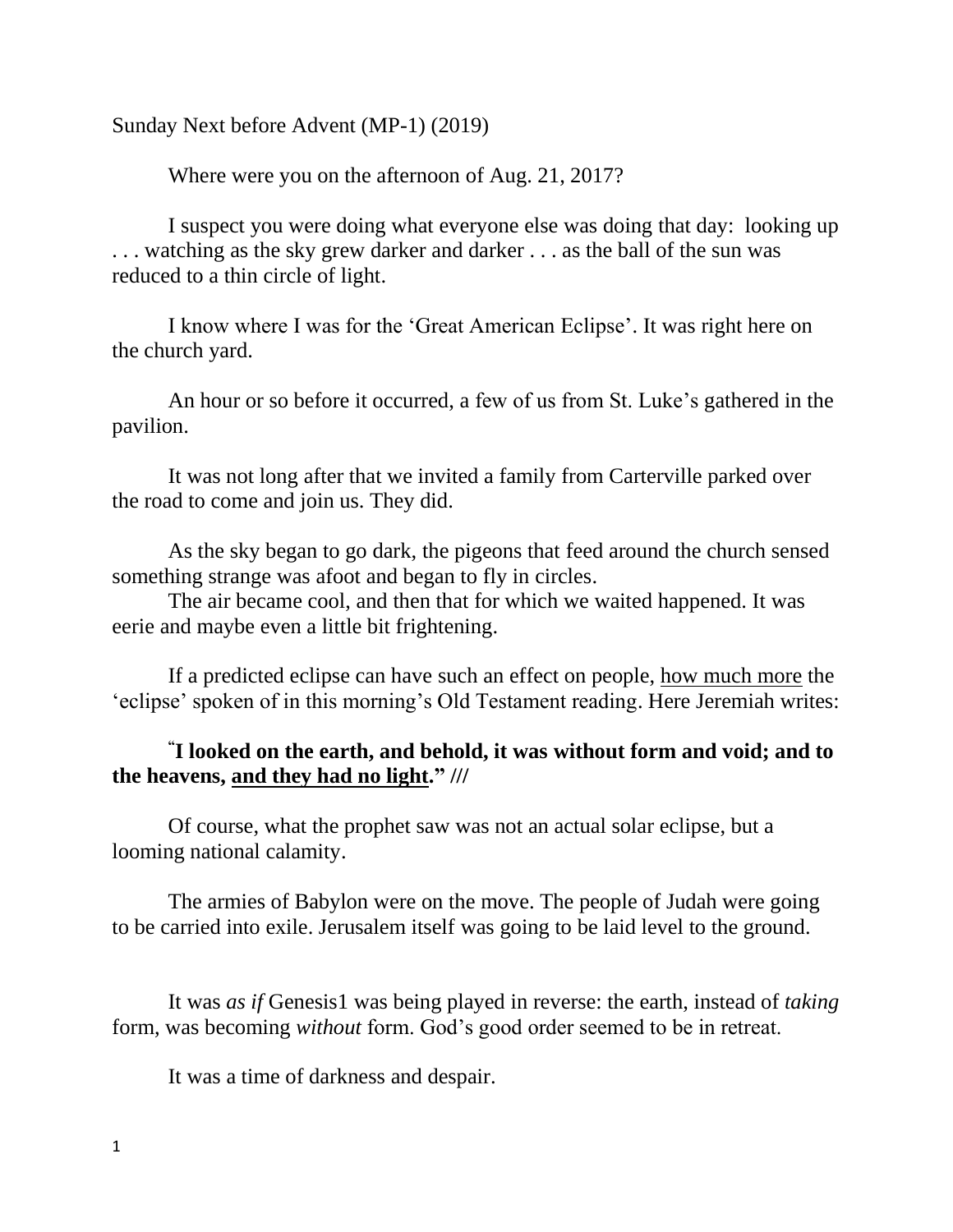What Jeremiah saw actually came to pass in 587 B.C.

What was so sad was that God had sent season of grace after season of grace.

Opportunities had been extended whereby this coming great national calamity might be averted, but to no avail.

Jeremiah himself had faithfully delivered God's Word.

If God's people would turn back to God, He would turn back to them. If they would forsake their sin and seek His face, He would come and save them and heal their land. But, they would not. Why?

Well, because like many today, they loved their sin too much. They wanted to do it their way.

Finally, as it still happens, those opportunities ended. A day of reckoning was at hand. It was a sad moment. In another place, Jeremiah says:

**"The harvest is past, the summer is ended, and we are not saved"** (Jeremiah 8:20).

Darkness and more darkness.

Where is God in all this?

Had He in fact washed His hands of His Chosen People and the situation in which they found themselves?

Was there no balm in Gilead? No healing ointment with which to anoint the nation's wounds?

Was there no hope? No light? ///

Well, in fact there was. Like that little ring of light that could be seen in the ski on the day of the Great American Eclipse, so there was then.

Look hard at verse 27 of today's reading and you will see it. Here God says: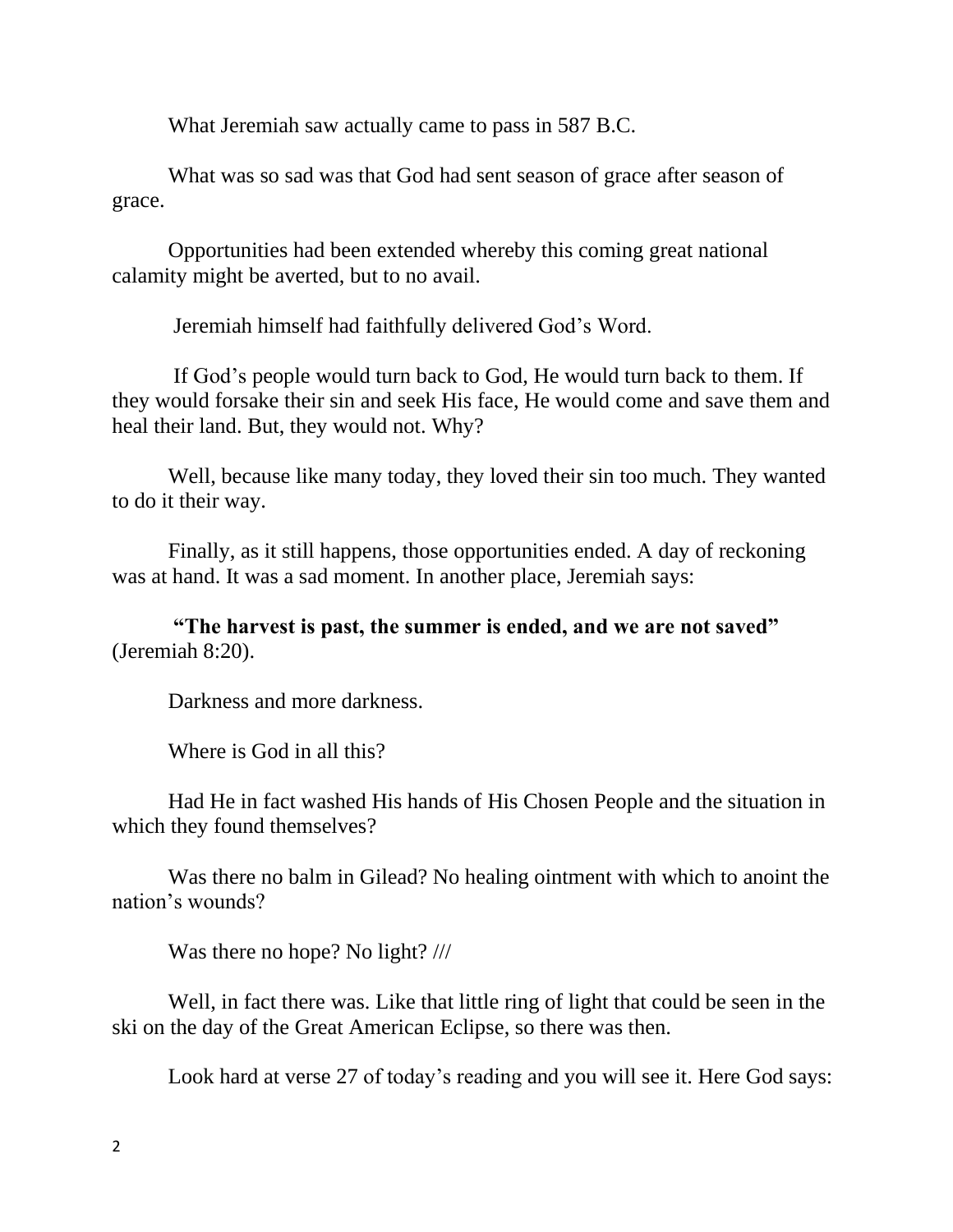#### **"The whole land shall be desolate; yet will I not make a full end."**

"Yet will I not make a full end."

Though darkness seemed to hid His face, God in fact remained on the job. His people and His promises had not been forgotten.

Yes, the people were going to go into captivity for their sins. Yes, the pagans were going to have it their way, for a season. Yes, Jerusalem was going to be destroyed.

Yet, God was not finished. "I will not make a full end," He says.

At an appointed time, a remnant would return . . . a Saviour out of the line of David would arise . . . the sun would once again give her light.

Jeremiah was a prophet of gloom, but not exclusively. He was also a prophet of hope. In another place, he writes:

## **"Behold, the days come, saith the Lord, that I will raise unto David a righteous Branch, and a King shall reign and prosper, and shall execute judgment and justice in the earth."**

We know who that King was and is: Jesus.

What was true with ancient Judah is true with us.

Even in the darkest times . . . in our own personal lives no less than in the lives of churches and nations . . . God remains on the job. He does not take afternoon naps.

There is no darkness so dark that God is not. There is no night so black that God does not continue to work behind the curtain.

Perhaps you have gone through some period in your life when you felt as if He were not.

Perhaps hope appeared non-existent. You were at your wits end.

Perhaps you are going through such a time now.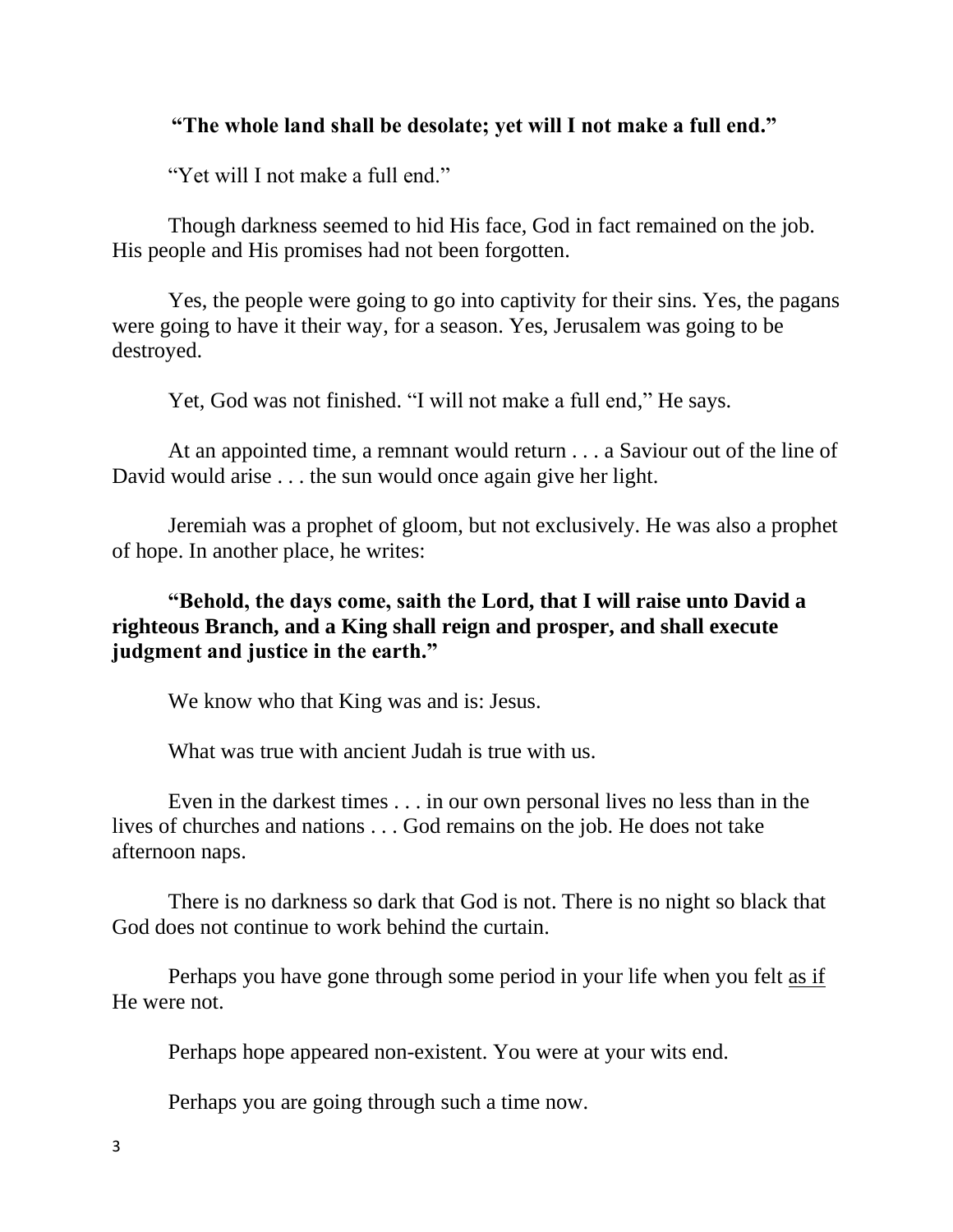How do you respond?

Before proposing an answer, let me return to the Great American Eclipse of 2017.

I mentioned that a family from Cartersville joined us on the churchyard that day.

As it turned out, they were active in their home church and the wife was a church musician.

Thirty minutes or so before the eclipse, I took them into the church and gave them a tour. She played our grand piano.

Before we went back out, we sang a hymn . . . one not in our Hymnal but one I suspect some of you will know. It begins with the words: **"My hope is built on nothing less than Jesus' blood and righteousness".** 

But the line that stood out that day comes at the beginning of the second stanza, which says:

### **"When darkness seems to hid His face, I rest on His unchanging grace."**

When we went back out and the sky went dark, these words – I rest in His unchanging grace – kept ringing in my ear. I suspect in theirs as well.

What do *you* do when the sky goes dark?

Well there are a number of things people do in times of crisis.

Some grow anxious and fearful and circle like those pigeons. They respond, but in ways that don't get them very far.

Others become depressed. Hopelessness and despair take over. They withdraw into themselves. They sit down and do nothing.

Still others strike out at others like a wounded animal. They blame other people. They even shake their fist at God.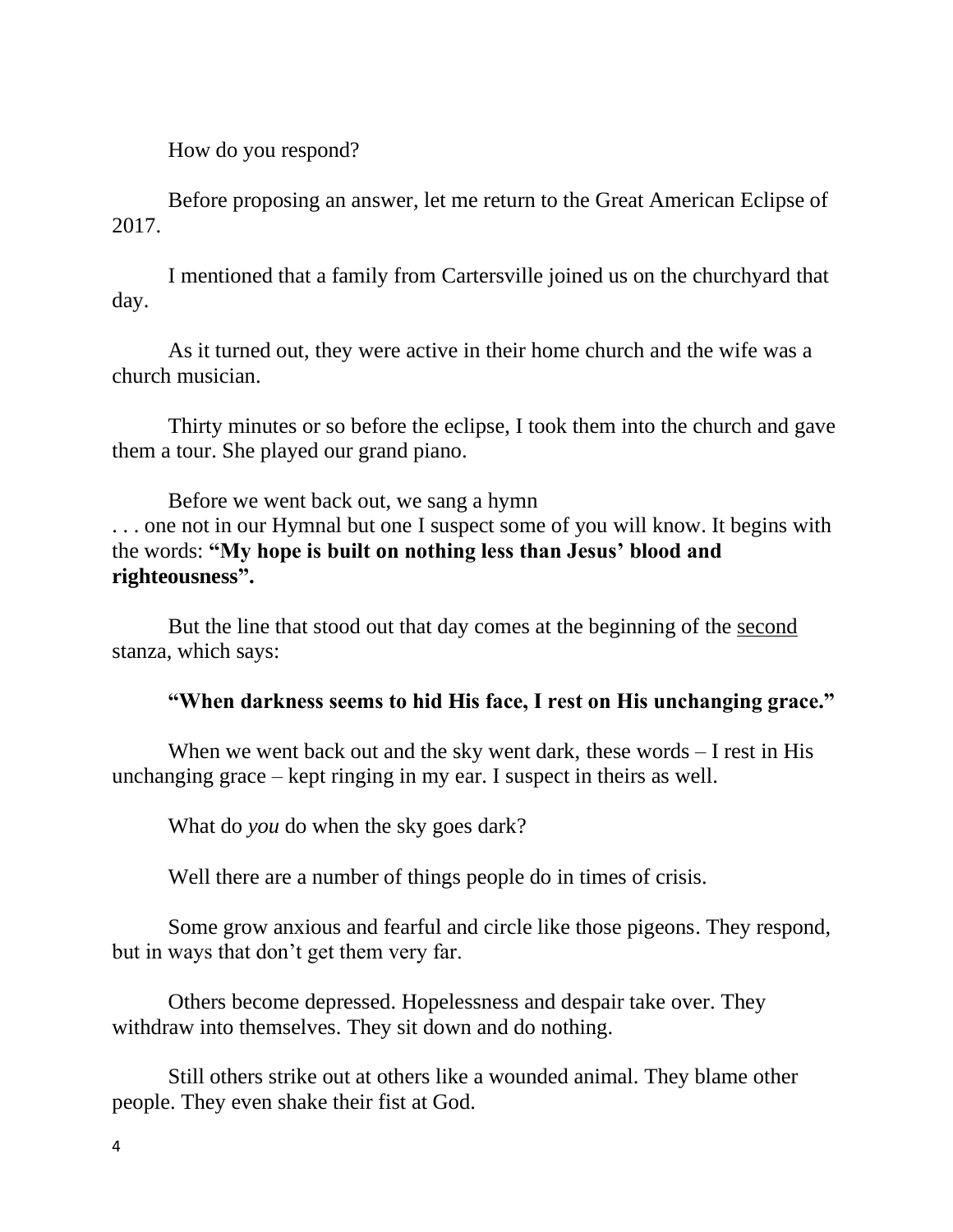But, I want to suggest a better way. That better way is:

- Look up. Your Heavenly Father cares for the birds of the air. Scripture tells us as much. That being so, He certainly cares for you.
- If you have been wayward like Judah in Jeremiah's day, acknowledge it and turn back to God. Cast aside your cherished 'idols'.
- $\blacksquare$  Remember God's past acts of faithfulness: those recorded in Scripture yes – but also those in your own life.
- $\blacksquare$  Finally, no matter how dark the moment, rest on His unchanging grace. ///

Follow this path, and in due time, light will appear, and it will be the light of God. Night will be turned into day.

If you are looking for something for which to be thankful this Thanksgiving, let it be this:

God cares.

There is no night so dark that God is not.

There is no night so black that God does not remain at work behind the scenes. ///

Yes, let us be thankful for this and all His many blessings.

\* \* \* \* \* \* \*

### OLD TESTAMENT READING -- Jeremiah 4:24 ff

I beheld the mountains, and, lo, they trembled, and all the hills moved lightly.

**<sup>25</sup>** I beheld, and, lo, there was no man, and all the birds of the heavens were fled.